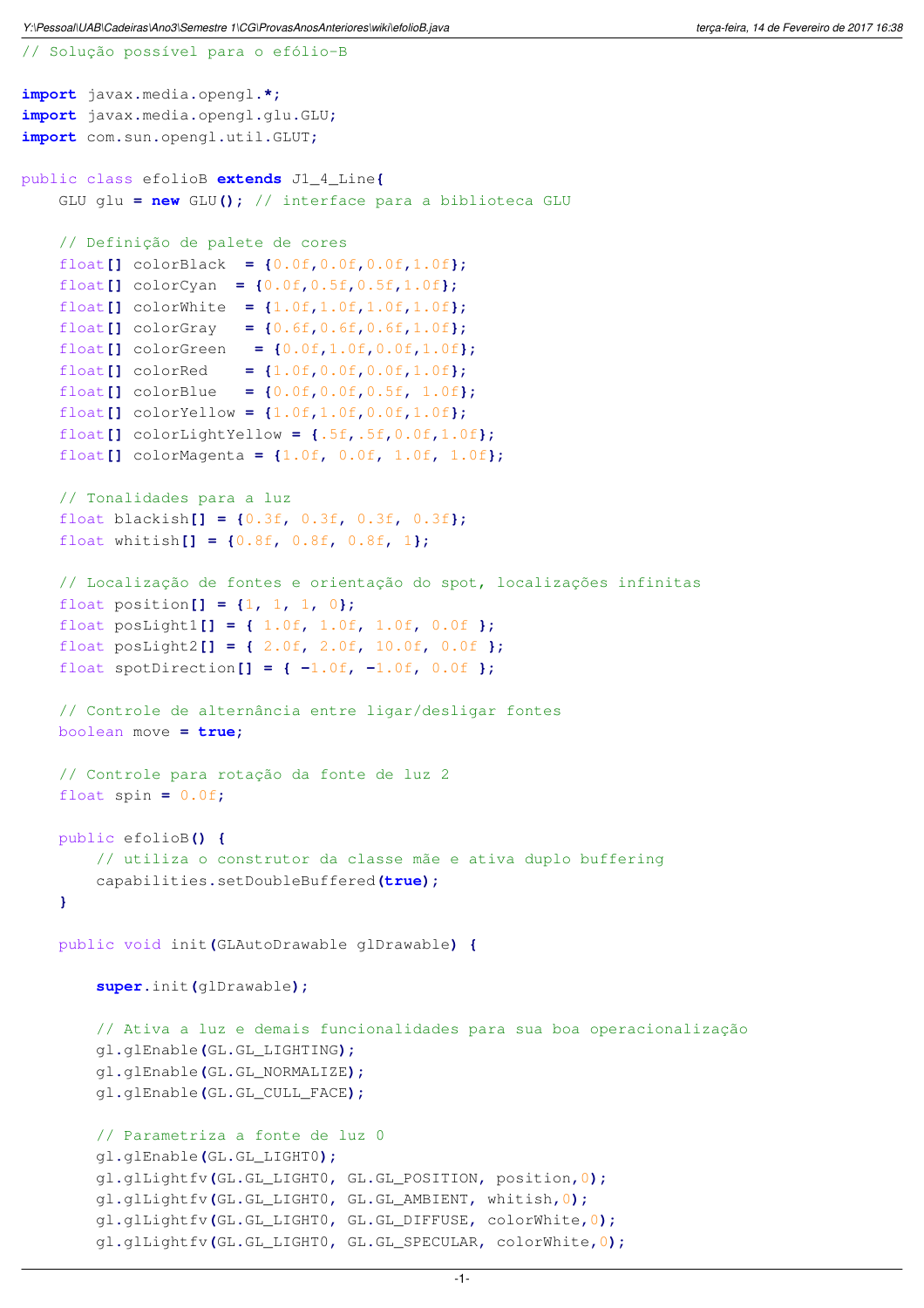```
// Parametriza a fonte de luz 1 - é um foco de luz
    gl.glEnable(GL.GL_LIGHT1 );
    gl.glLightfv(GL.GL_LIGHT1, GL.GL_POSITION, posLight1, 0);
    gl.glLightf(GL.GL_LIGHT1, GL.GL_SPOT_CUTOFF, 60.0F);
    gl.glLightfv(GL.GL_LIGHT1, GL.GL_SPOT_DIRECTION, spotDirection, 0 );
    gl.glLightfv(GL.GL_LIGHT1, GL.GL_AMBIENT, colorGray, 0 );
    gl.glLightfv(GL.GL_LIGHT1, GL.GL_DIFFUSE, colorGray, 0 );
    gl.glLightfv(GL.GL_LIGHT1, GL.GL_SPECULAR, colorWhite,0 );
    gl.glLightf(GL.GL_LIGHT1, GL.GL_CONSTANT_ATTENUATION, 0.2f );
    // Parametriza a fonte de luz 1 - é um foco de luz
    gl.glEnable(GL.GL_LIGHT2 );
    gl.glLightfv(GL.GL_LIGHT2, GL.GL_POSITION, posLight2, 0);
    gl.glLightf(GL.GL_LIGHT2, GL.GL_SPOT_CUTOFF, 30.0F);
    gl.glLightfv(GL.GL_LIGHT2, GL.GL_SPOT_DIRECTION, spotDirection, 0 );
    gl.glLightfv(GL.GL_LIGHT2, GL.GL_AMBIENT, colorYellow, 0 );
    gl.glLightfv(GL.GL_LIGHT2, GL.GL_DIFFUSE, colorYellow, 0 );
    gl.glLightfv(GL.GL_LIGHT2, GL.GL_SPECULAR, colorWhite,0 );
    gl.glLightf(GL.GL_LIGHT2, GL.GL_CONSTANT_ATTENUATION, 0.2f );
    // Materiais para a iluminação padrão para todas
    gl.glMaterialfv(GL.GL_FRONT, GL.GL_AMBIENT, colorBlack,0);
    gl.glMaterialfv(GL.GL_FRONT, GL.GL_DIFFUSE, whitish,0);
    gl.glMaterialfv(GL.GL_FRONT, GL.GL_SPECULAR, colorWhite,0);
   gl.glMaterialf(GL.GL_FRONT, GL.GL_SHININESS, 100.0f);
    gl.glMaterialfv(GL.GL_FRONT, GL.GL_EMISSION, colorBlack,0);
  }
public void reshape(GLAutoDrawable drawable, int x, int y, int width, int height) {
    // Define o view port, inicializa a pilha de matrizes de projeção e define a mesma em 
    // perspectiva
    gl.glViewport(0, 0, WIDTH, HEIGHT);
    gl.glMatrixMode(GL.GL_PROJECTION);
    gl.glLoadIdentity();
   glu.gluPerspective(45, WIDTH/HEIGHT,1.0, 800);
}
public void display(GLAutoDrawable drawable) {
    // Ativa buffers para gestão de cor e redesenho de profundidade
    gl.glClear(GL.GL_COLOR_BUFFER_BIT|GL.GL_DEPTH_BUFFER_BIT);
    // Modo de sobreamento é o smooth
    gl.glShadeModel(GL.GL_SMOOTH);
    // Liga e desliga fontes 0 e 1
    if (move)
    {
        gl.glDisable(GL.GL_LIGHT0);
        gl.glEnable(GL.GL_LIGHT1);
        drawScene();
    }
    else {
        gl.glDisable(GL.GL_LIGHT1);
        gl.glEnable(GL.GL_LIGHT0);
```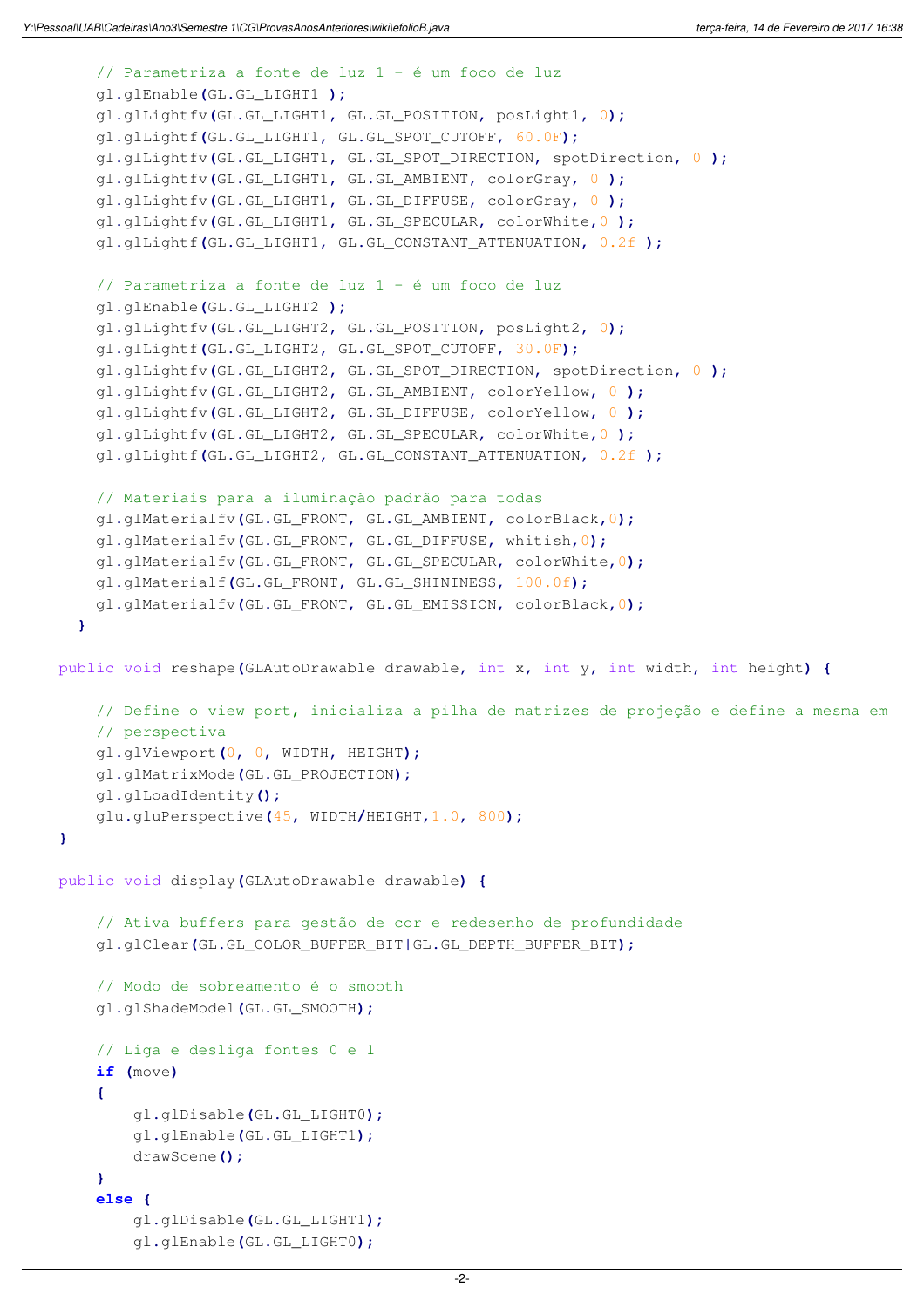drawScene**();**

**}**

luz móvel

```
}
    // Garante a pilha da model-view estar sem transformações indesejáveis acumuladas
    gl.glMatrixMode(GL.GL_MODELVIEW);
    gl.glLoadIdentity();
    // Especifica posição do observador da cena e do ponto para o qual olha
    glu.gluLookAt(0,70,200, 3*WIDTH/6, 3*HEIGHT/6, 0.0f, 0,0,1);
    // torna refrescamento de desenho mais lento
   try {
       Thread.sleep(100);
    } catch (Exception ignore) {
        }
// Desenha a cena
public void drawScene() {
    if (spin > 360.0f) spin = 0.0f;
   ++spin;
   move = !move;
    // Desenha o plano em verde, posicionando e definindo material
    gl.glPushMatrix();
        gl.glTranslatef(3*WIDTH/6 - 30, 3*HEIGHT/6 - 20, 0.0f);
        gl.glScalef(350.0f, 250.0f, 2.0f);
        gl.glMaterialfv(GL.GL_FRONT, GL.GL_EMISSION, colorGreen, 0);
        glut.glutSolidCube(1);
    gl.glPopMatrix();
    // Desenha o cone em vermelho, posicionando e definindo material
    gl.glPushMatrix();
        gl.glTranslatef(3*WIDTH/6, 3*HEIGHT/6, 10.0f);
        gl.glScalef(40.0f, 40.0f, 40.0f);
        gl.glMaterialfv(GL.GL_FRONT, GL.GL_EMISSION, colorRed,0);
        glut.glutSolidCone(1, 1, 20, 20);
    gl.glPopMatrix();
    // Desenha a esfera em amarelo, posicionando e definindo material
    gl.glPushMatrix();
        gl.glTranslatef(3*WIDTH/6 + 150, 3*HEIGHT/6, 15.0f);
        gl.glScalef(40.0f, 40.0f, 40.0f);
        gl.glMaterialfv(GL.GL_FRONT, GL.GL_EMISSION, colorLightYellow,0);
        glut.glutSolidSphere(1, 20, 20);
    gl.glPopMatrix();
    // Desenha o cilindro em magenta, posicionando e definindo material
    gl.glPushMatrix();
        gl.glTranslatef(3*WIDTH/6 - 150, 3*HEIGHT/6, 15.0f);
        gl.glScalef(40.0f, 40.0f, 40.0f);
        gl.glMaterialfv(GL.GL_FRONT, GL.GL_EMISSION, colorCyan, 0);
        glut.glutSolidCylinder(1, 1, 20, 20);
    gl.glPopMatrix();
    // Desenha uma esfera acima do plano com os demais objetos e associa uma fonte de
```
-3-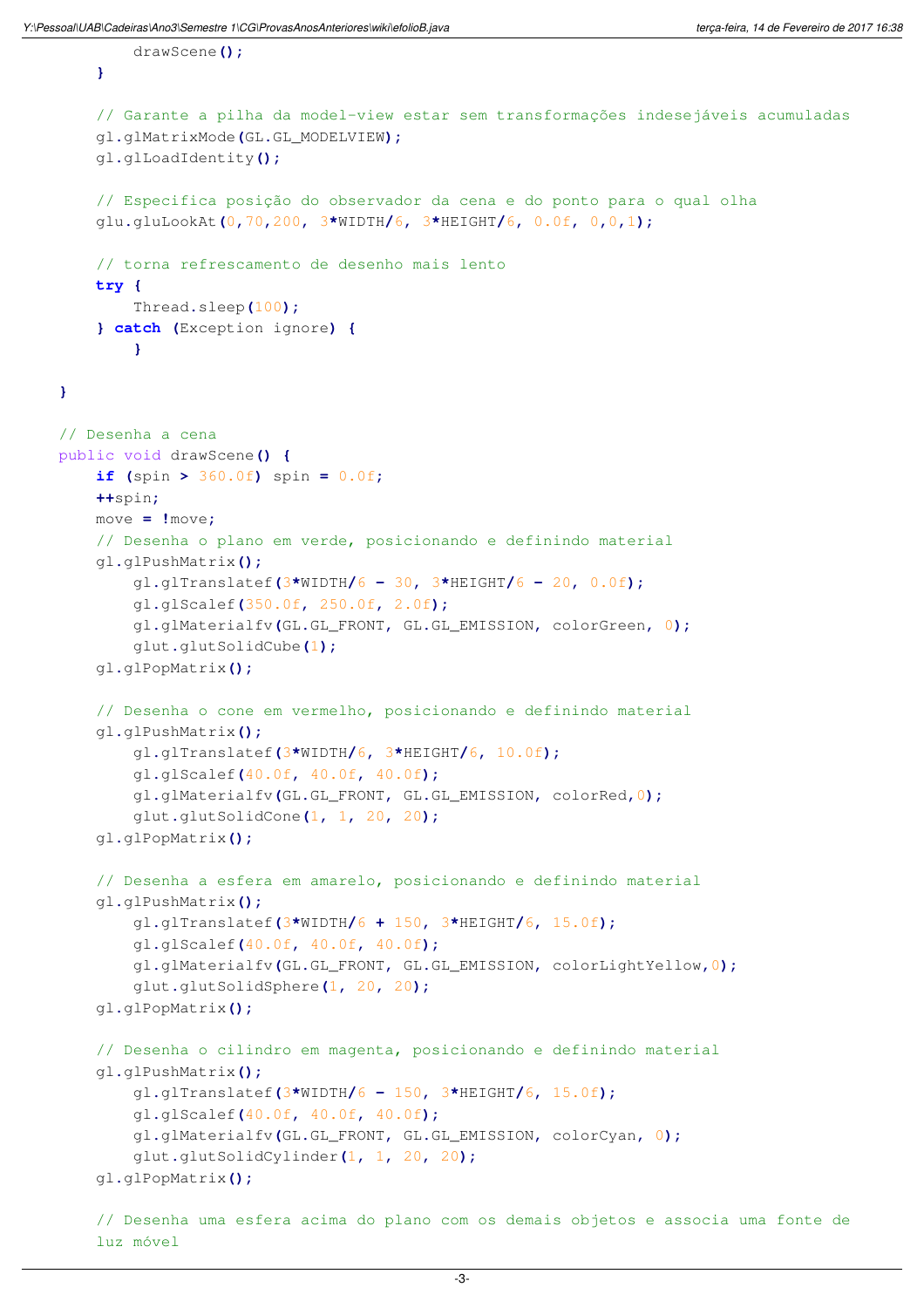```
gl.glPushMatrix ();
            gl.glTranslated (3*WIDTH/6 + 300, 3*HEIGHT/6, 100.0f);
            gl.glMaterialfv(GL.GL_FRONT, GL.GL_EMISSION, colorMagenta, 0);
            gl.glScalef(20.0f, 20.0f, 20.0f);
            gl.glPushMatrix ();
                gl.glRotatef (spin, 1.0f, 0.0f, 0.0f);
                gl.glLightfv(GL.GL_LIGHT2, GL.GL_POSITION, posLight2, 0);
                gl.glTranslated (0.0, 0.0, 1.5);
                gl.glDisable (GL.GL_LIGHTING);
                gl.glColor3d (0.0, 1.0, 1.0);
                glut.glutWireCube (1); // indicador da posição da luz
                gl.glEnable (GL.GL_LIGHTING);
           gl.glPopMatrix ();
           glut.glutSolidSphere(1, 20, 20);
        gl.glPopMatrix ();
        gl.glFlush();
    }
   public static void main(String[] args) {
         efolioB f = new efolioB();
         f.setTitle("Efólio-B");
         f.setSize(WIDTH, HEIGHT);
         f.setVisible(true);
    }
}
package uab;
import java.util.Random;
import javax.media.opengl.*;
import com.sun.opengl.util.GLUT;
import uab.Peixe;
public class Cardume {
 int numero; // atributos da classe
 Peixe [] cardume; // array de Peixes e nº total
 Random gerador; // geração de valores aleatórios
 float pos []; // posição inicial do cardume
 float [] ar = {0.9f,0.9f,0.9f, 0.1f};
 GL gl; // interface to OpenGL
 GLUT glut; // interface para a biblioteca GLUT
// Construtor
 public Cardume (int n, GL gl, GLUT glut) {
   numero = n;
   cardume = new Peixe[numero]; // inicialização
   float tamanho;
   gerador = new Random(); // inicializa gerador aleatório
   pos = new float[3];
   pos[0] = gerador.nextFloat() * 100.0f;
```
pos**[**1**] =** gerador**.**nextFloat**() \*** 100.0f**;**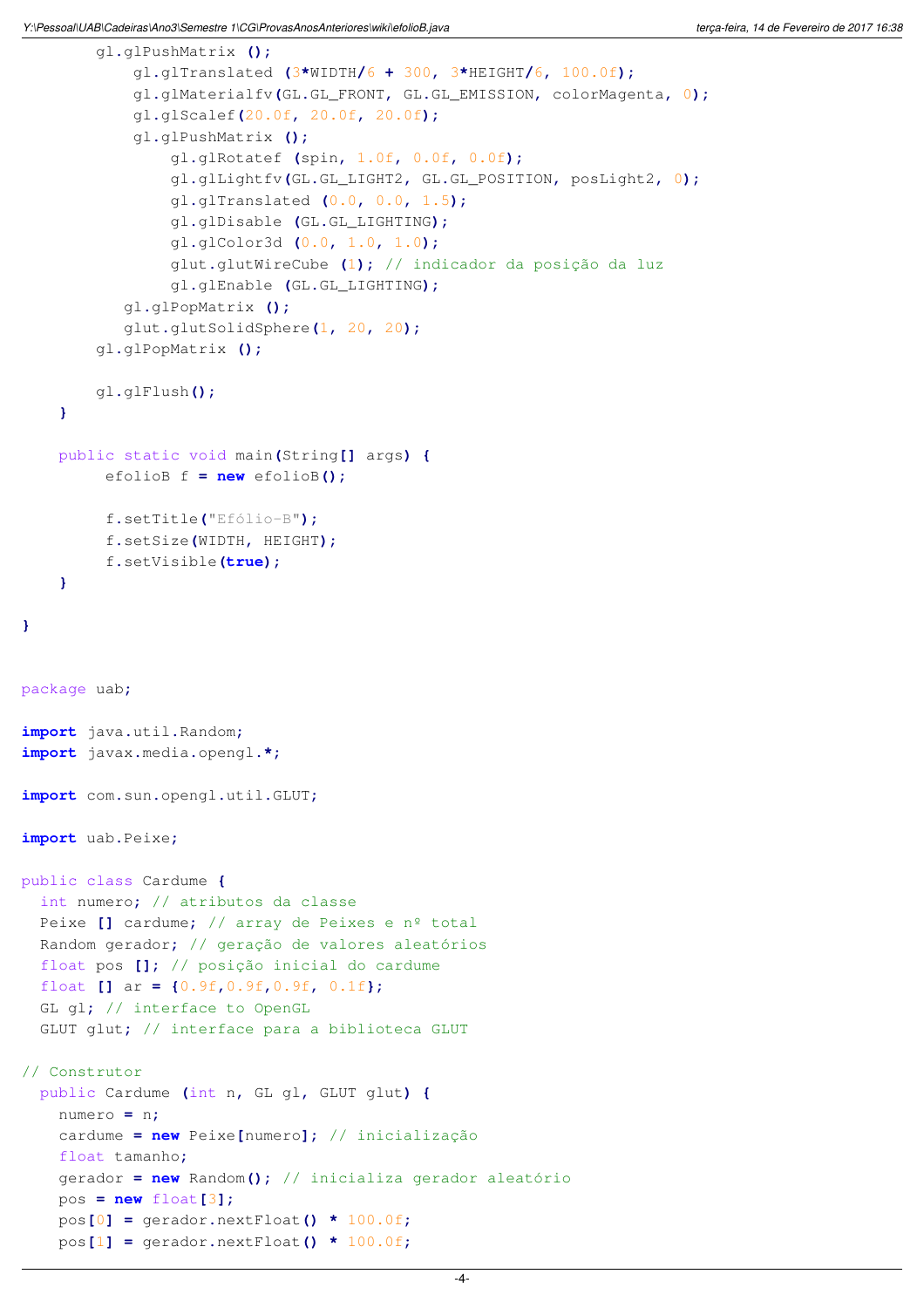pos**[**2**] =** gerador**.**nextFloat**() \*** 10.0f**;**

```
this.gl = gl;
   this.glut = glut;
 // Preenche cada objeto Peixe do array
    for (int i = 0; i < n; ++ i)// cor de tamanho são aleatórios
      float [] cor = {gerador.nextInt(255)/255.0f, gerador.nextInt(255)/255.0f,
      gerador.nextInt(255)/255.0f, 1.0f};
      tamanho = 1.0f + gerador.nextInt(2)/1.0f; // altera o tamanho
      cardume[i] = new Peixe(cor, tamanho, gl, glut, pos);
      pos[0] = gerador.nextFloat() * 100.0f; // altera posição matriz para não haver 
      sobreposições
      pos[1] = gerador.nextFloat() * 500.0f;
      pos[2] = pos[2] + 100.0f;
    }
  }
   // Desenha os peixes um a um 
  void desenha(float x, float y){
      for (int i = 0; i < number>i + i) {
          float oscila = gerador.nextFloat() * 10.0f; // faz com que os peixes oscilem
          cardume[i].desenha(x, y + oscila);
      }
   }
// Desenha bolhas de ar quando é premida a tecla SHIFT
   void bolhas(float x, float y) {
        gl.glPushMatrix();
            gl.glTranslatef(x, y, 0.0f);
            gl.glMaterialfv(GL.GL_FRONT, GL.GL_EMISSION, ar, 0);
            glut.glutSolidSphere(10.0f, 10, 10);
        gl.glPopMatrix();
        gl.glFlush();
   }
}
package uab;
import java.awt.BorderLayout;
import java.awt.Frame;
import java.awt.event.MouseEvent;
import java.awt.event.MouseMotionListener;
import java.awt.event.WindowAdapter;
import java.awt.event.WindowEvent;
import java.util.Random;
import javax.media.opengl.GL;
import javax.media.opengl.GLAutoDrawable;
import javax.media.opengl.GLCanvas;
import javax.media.opengl.GLCapabilities;
import javax.media.opengl.GLEventListener;
import javax.media.opengl.glu.GLU;
```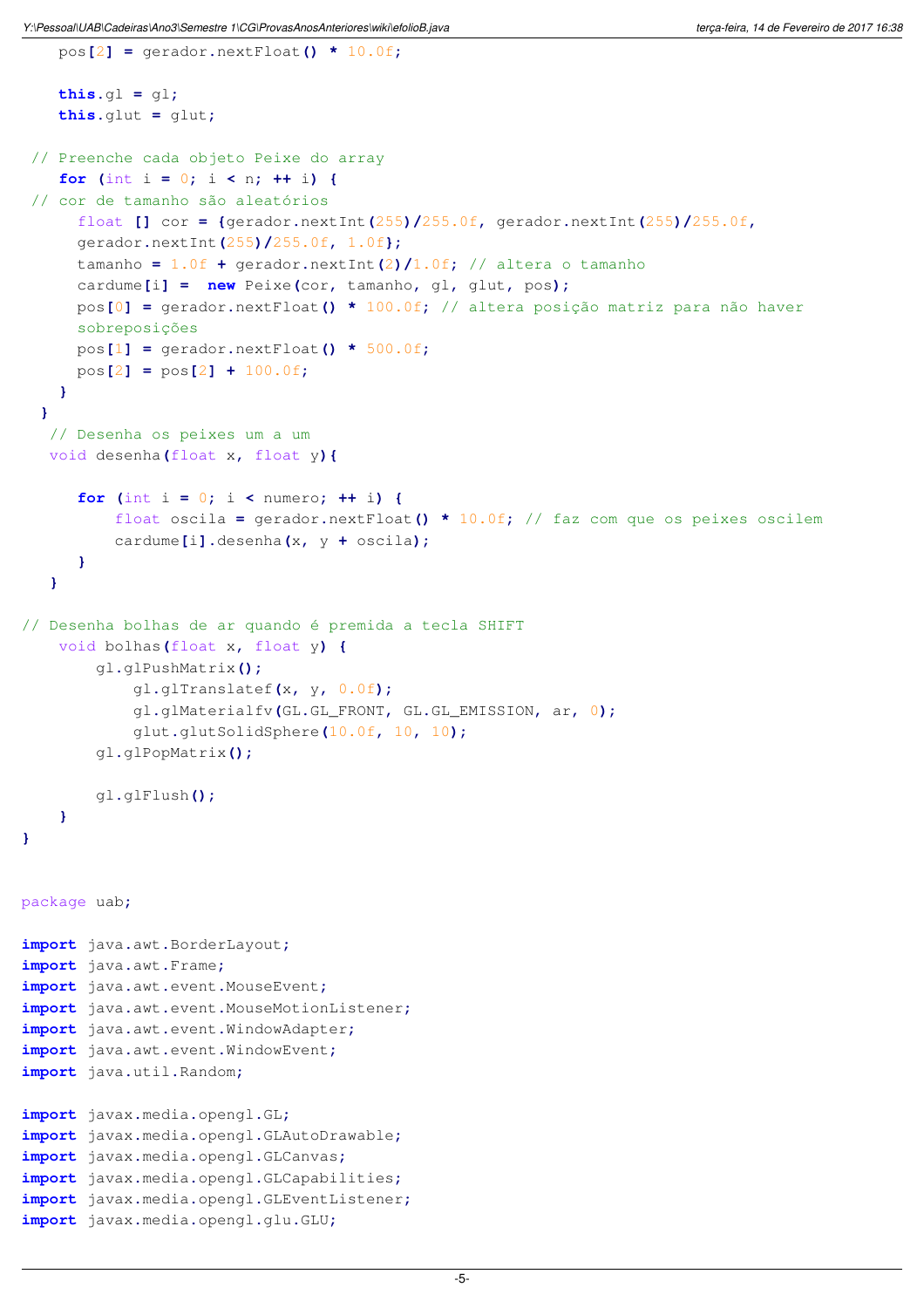**import** com**.**sun**.**opengl**.**util**.**Animator**;**

```
import com.sun.opengl.util.GLUT;
import uab.Cardume;
@SuppressWarnings("serial")
public class Aquario extends Frame implements GLEventListener, MouseMotionListener {
    // Gestão da janela e eventos OpenGL
        static GLCanvas canvas; // drawable in a frame
        static GLCapabilities capabilities;
        static GL gl; // interface to OpenGL
        static GLUT glut;
        static GLU glu;
        static int HEIGHT = 600, WIDTH = 600;
        static Animator animator; // drive display() in a loop
    // Atributos da classe
        Cardume cardume;
        float offset = 50.0f;
        float scaleVal = 35.0f;
        float anguloInc = (float) Math.PI/28;
        float angulo = 0.0f;
        float x, y, z, xRato, yRato;
        float h, w;
        int n;
       int contador;
       boolean bolha;
        Random gerador; // geração de valores aleatórios
    // Atributos para iluminação ambiente
        // Definição de palete de cores
        float[] preto = {0.0f,0.0f,0.0f,1.0f};
        float[] branco = {1.0f,1.0f,1.0f,1.0f};
        float[] cinza = {0.6f,0.6f,0.6f,1.0f};
        float[] amarelo = {1.0f,1.0f,0.0f,1.0f};
    // Tonalidades para a luz
        float escurecido[] = {0.3f, 0.3f, 0.3f, 0.3f};
        float esbranquicado[] = {0.8f, 0.8f, 0.8f, 1};
    // Localização de fontes e orientação do spot, localizações infinitas
        float pos[] = \{1, 1, -800, 0\};float posFonte1[] = { 1.0f, 1.0f, 1.0f, 0.0f };
        float posFonte2[] = { 2.0f, 2.0f, 10.0f, 0.0f };
        float spotDirecao[] = { -1.0f, -1.0f, 0.0f };
    // Controle de alternância entre ligar/desligar fontes
        boolean alterna = true;
   public Aquario(int n) {
// utiliza o construtor da classe mãe e ativa duplo buffering
        capabilities = new GLCapabilities();
        canvas = new GLCanvas();
        capabilities.setDoubleBuffered(false);
        canvas.addGLEventListener(this);
```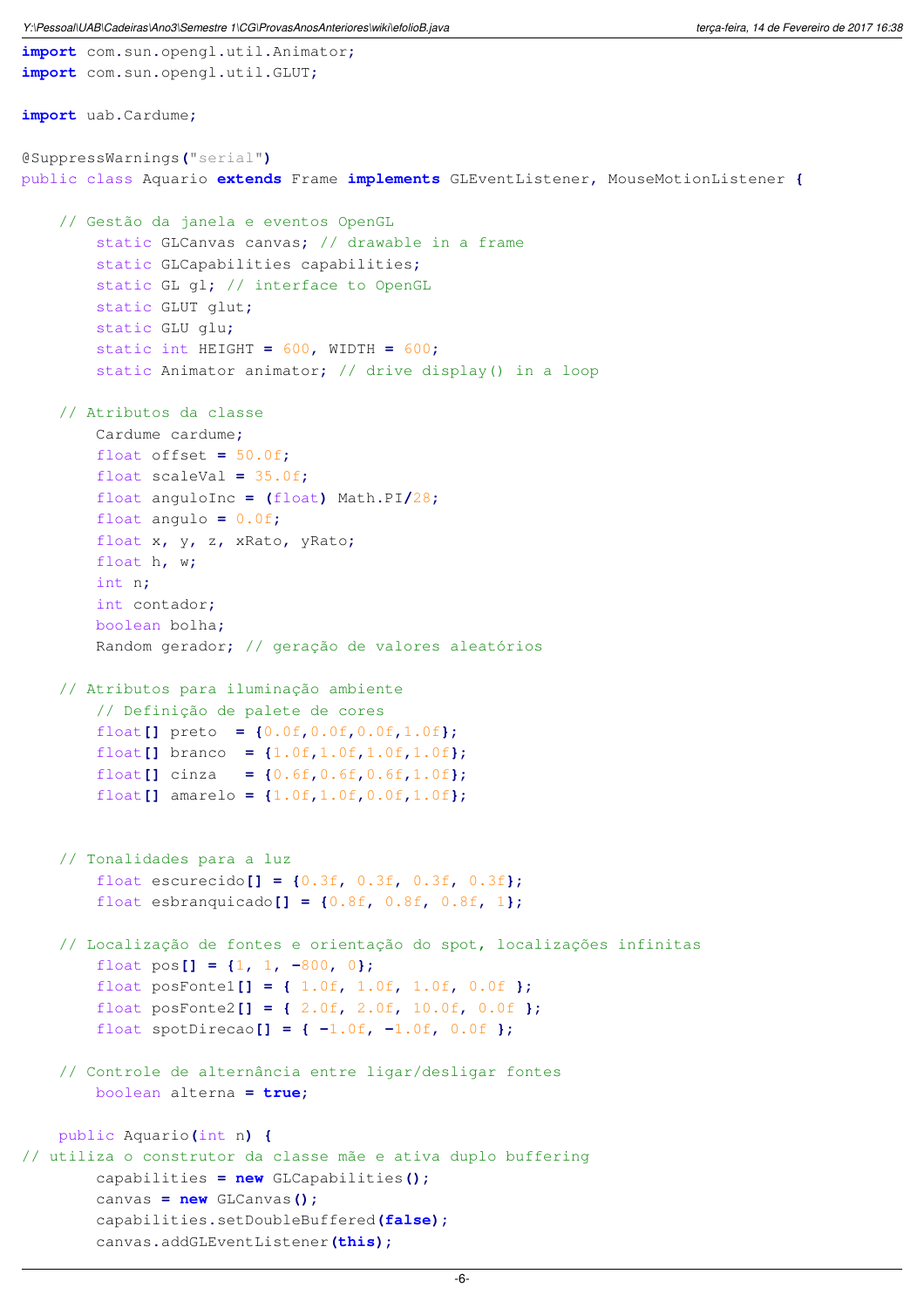```
canvas.addMouseMotionListener(this);
        add(canvas, BorderLayout.CENTER);
        gl = canvas.getGL();
        glut = new GLUT();
        glu = new GLU();
        angulo = 0;
        h = 500.0f; w = 500.0f;
        x = 0;
        y = h/2;
        z = 1.0f;
       this.n = n;
        contador = 0;
       bolha = false;
        gerador = new Random(); // inicializa gerador aleatório
        addWindowListener(new WindowAdapter() {
            public void windowClosing(WindowEvent e) {
                animator.stop(); // stop animation
                System.exit(0);
            }
        });
    }
   public void reshape(GLAutoDrawable drawable, int x, int y, int width, int height) {
        WIDTH = width;
        HEIGHT = height;
        gl.glViewport(0, 0, WIDTH, HEIGHT);
        gl.glMatrixMode(GL.GL_PROJECTION);
        gl.glLoadIdentity();
        gl.glOrtho(0, width, -1.0 * height*1.5, height*1.5, -1000, 1000.0);
        gl.glMatrixMode(GL.GL_MODELVIEW);
        gl.glLoadIdentity();
/* gl.glMatrixMode(GL.GL_PROJECTION);
         gl.glLoadIdentity();
          glu.gluPerspective(45.0f, h, 600.0, -600);
          gl.glMatrixMode(GL.GL_MODELVIEW);
          gl.glLoadIdentity();*/
   }
    // Invocado sempre para refrescar a cena
    public void display(GLAutoDrawable drawable) {
// Define o azul como cor de fundo
        if (contador <= 10) gl.glClearColor(0.8f, 0.89f, 1.0f, 1.0f);
        else if (contador <= 20) gl.glClearColor(0.6f, 0.8f, 1.0f, 1.0f);
            else if (contador <= 30) gl.glClearColor(0.4f, 0.69f, 1.0f, 1.0f);
                else contador = 0;
        ++contador;
        gl.glClear (GL.GL_COLOR_BUFFER_BIT|GL.GL_DEPTH_BUFFER_BIT);
        gl.glLoadIdentity();
   gl.glTranslated(0, 0, 500);
// Faz com que o movimento dos peixes seja segundo uma onda sinusoidal 
        y = (float) (offset + (Math.sin(angulo) * scaleVal));
```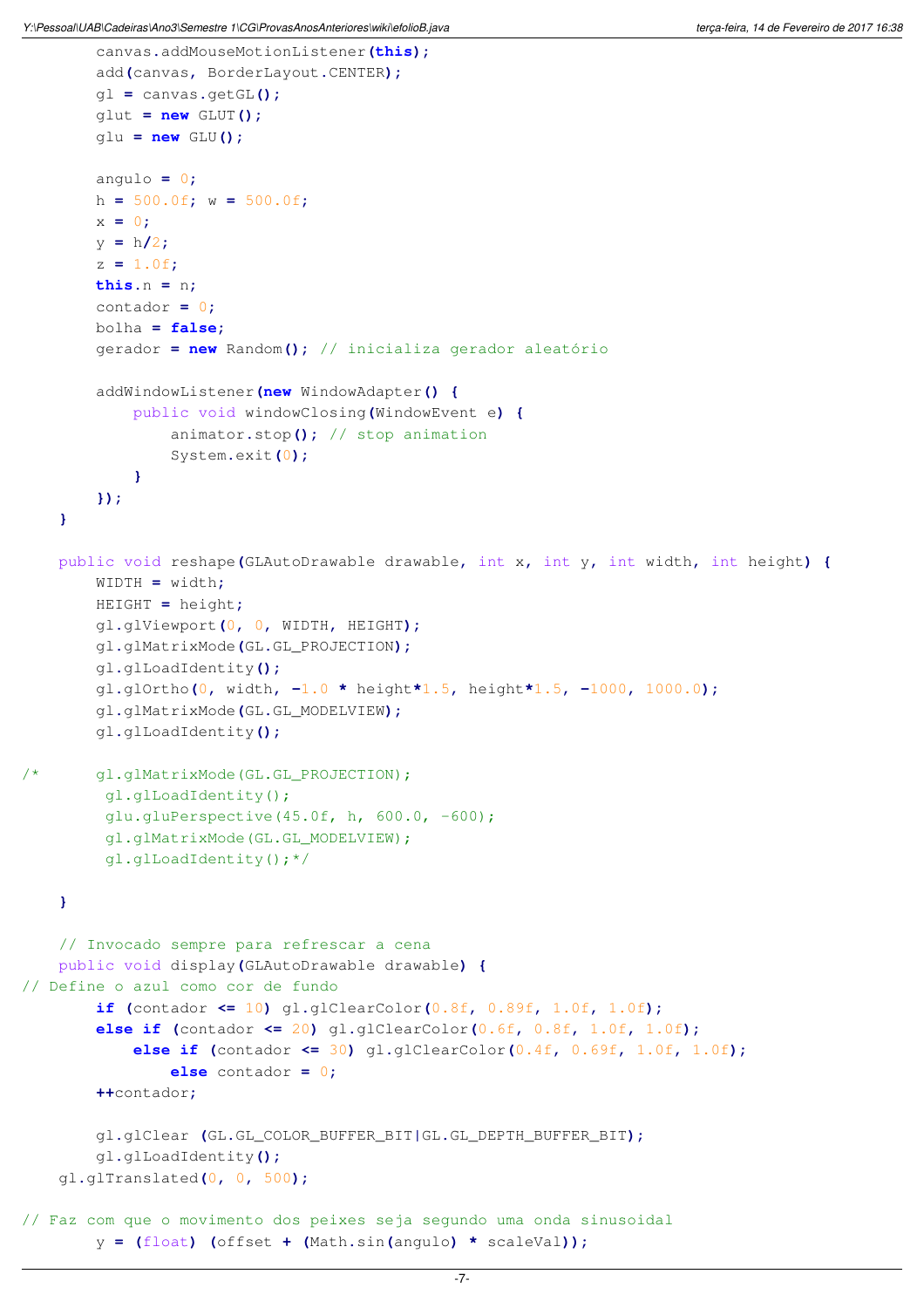```
if (x \leq w) \leq x \neq 5;else x = 0;
        angulo = angulo + anguloInc;
// Liga e desliga fontes 0 e 1
        if (alterna)
        {
            gl.glDisable(GL.GL_LIGHT0);
            gl.glEnable(GL.GL_LIGHT1);
            cardume.desenha(x, y); // redesenha o cardume em nova posição
        }
        else {
            gl.glDisable(GL.GL_LIGHT1);
            gl.glEnable(GL.GL_LIGHT0);
            cardume.desenha(x, y); // redesenha o cardume em nova posição
        }
        if (bolha) { // Se foi premida a tecla SHIFT, gera bolhas de ar...
            for (int i = 0; i <= 10; ++i) {
                cardume.bolhas(gerador.nextFloat() * xRato, gerador.nextFloat() * yRato);
            }
        }
        alterna = !alterna;
// torna refrescamento de desenho mais lento
        try {
            Thread.sleep(20);
        } catch (Exception ignore) {
            }
    }
    @Override
    public void mouseDragged(MouseEvent e) {
        // TODO Auto-generated method stub
    }
// Qualquer movimento do rato, é capturado
    public void mouseMoved(MouseEvent e) {
        xRato = e.getX();
        yRato = e.getY();
        if (e.isShiftDown()) bolha = true;
        else bolha = false;
    }
    @Override
    public void displayChanged(GLAutoDrawable arg0, boolean arg1, boolean arg2) {
        // TODO Auto-generated method stub
    }
// Inicialização da máquina do OpenGL
    public void init(GLAutoDrawable arg0) {
```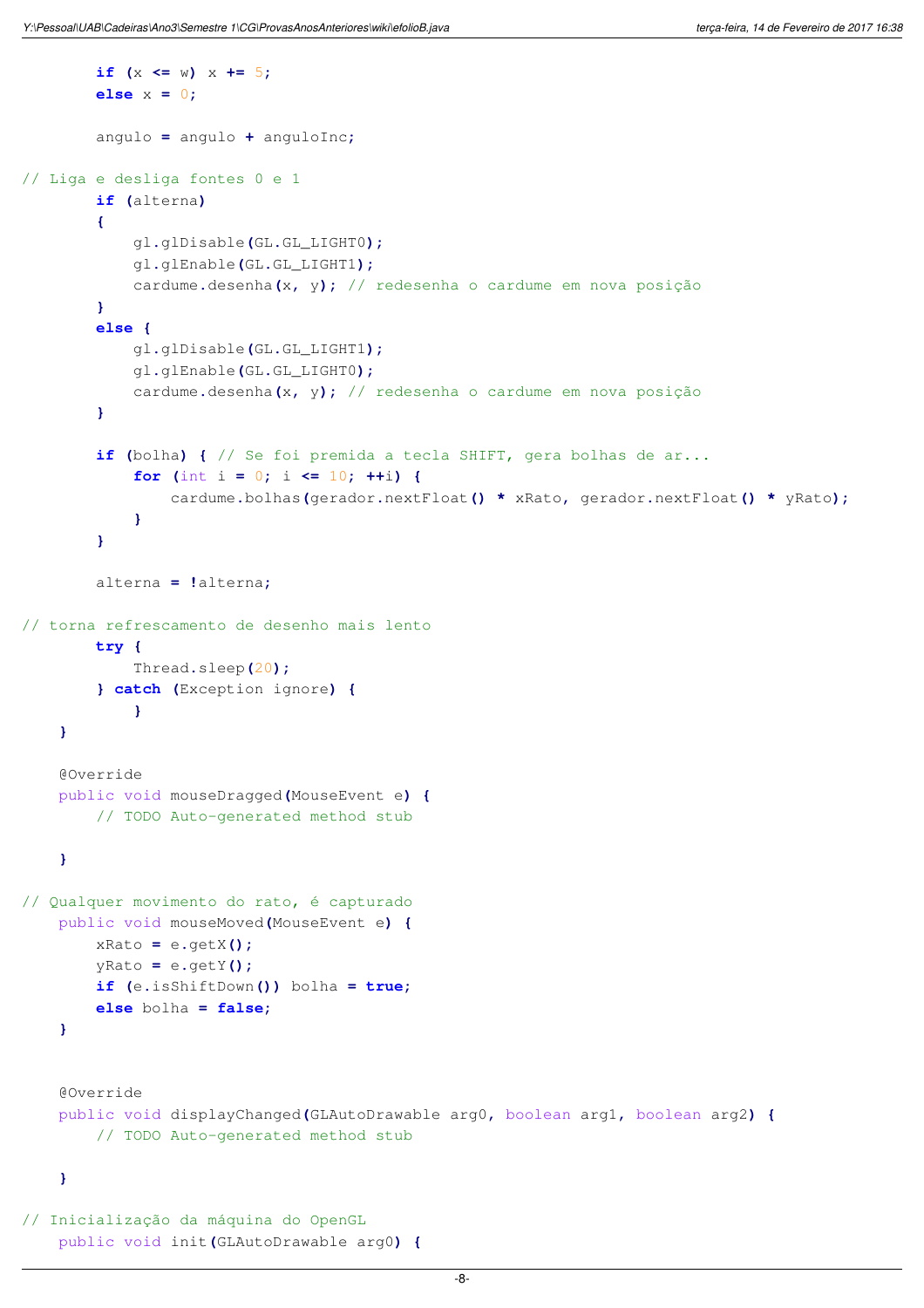```
// display() num ciclo
        animator = new Animator(canvas);
        animator.start(); // thread iniciado
// Teste de profundidade e preenchimento de polígonos
        gl.glEnable (GL.GL_DEPTH_TEST);
        gl.glPolygonMode(GL.GL_FRONT, GL.GL_FILL);
// Ativa a luz e demais funcionalidades para sua boa operacionalização
        gl.glEnable(GL.GL_LIGHTING);
        gl.glEnable(GL.GL_NORMALIZE);
        gl.glEnable(GL.GL_CULL_FACE);
// Parametriza a fonte de luz 0
        gl.glEnable(GL.GL_LIGHT0);
        gl.glLightfv(GL.GL_LIGHT0, GL.GL_POSITION, pos,0);
        gl.glLightfv(GL.GL_LIGHT0, GL.GL_AMBIENT, esbranquicado,0);
        gl.glLightfv(GL.GL_LIGHT0, GL.GL_DIFFUSE, branco,0);
        gl.glLightfv(GL.GL_LIGHT0, GL.GL_SPECULAR, branco,0);
// Parametriza a fonte de luz 1 - é um foco de luz
        gl.glEnable(GL.GL_LIGHT1 );
        gl.glLightfv(GL.GL_LIGHT1, GL.GL_POSITION, posFonte1, 0);
        gl.glLightf(GL.GL_LIGHT1, GL.GL_SPOT_CUTOFF, 60.0F);
        gl.glLightfv(GL.GL_LIGHT1, GL.GL_SPOT_DIRECTION, spotDirecao, 0 );
        gl.glLightfv(GL.GL_LIGHT1, GL.GL_AMBIENT, cinza, 0 );
        gl.glLightfv(GL.GL_LIGHT1, GL.GL_DIFFUSE, cinza, 0 );
        gl.glLightfv(GL.GL_LIGHT1, GL.GL_SPECULAR, branco,0 );
        gl.glLightf(GL.GL_LIGHT1, GL.GL_CONSTANT_ATTENUATION, 0.2f );
// Parametriza a fonte de luz 2 
        gl.glEnable(GL.GL_LIGHT2 );
        gl.glLightfv(GL.GL_LIGHT2, GL.GL_POSITION, posFonte2, 0);
        gl.glLightf(GL.GL_LIGHT2, GL.GL_SPOT_CUTOFF, 30.0F);
        gl.glLightfv(GL.GL_LIGHT2, GL.GL_SPOT_DIRECTION, spotDirecao, 0 );
        gl.glLightfv(GL.GL_LIGHT2, GL.GL_AMBIENT, amarelo, 0 );
        gl.glLightfv(GL.GL_LIGHT2, GL.GL_DIFFUSE, amarelo, 0 );
        gl.glLightfv(GL.GL_LIGHT2, GL.GL_SPECULAR, branco,0 );
        gl.glLightf(GL.GL_LIGHT2, GL.GL_CONSTANT_ATTENUATION, 0.2f );
// Materiais para a iluminação padrão para todas
        gl.glMaterialfv(GL.GL_FRONT, GL.GL_AMBIENT, preto,0);
        gl.glMaterialfv(GL.GL_FRONT, GL.GL_DIFFUSE, esbranquicado,0);
        gl.glMaterialfv(GL.GL_FRONT, GL.GL_SPECULAR, branco,0);
        gl.glMaterialf(GL.GL_FRONT, GL.GL_SHININESS, 100.0f);
        gl.glMaterialfv(GL.GL_FRONT, GL.GL_EMISSION, preto,0);
// Modo de sobreamento é o smooth
        gl.glShadeModel(GL.GL_SMOOTH);
        cardume = new Cardume(n, gl, glut); // Cria um cardume de peixes
    }
   public static void main(String[] args) {
        Aquario efolio = new Aquario(4);
        efolio.setTitle("Efólio-B");
```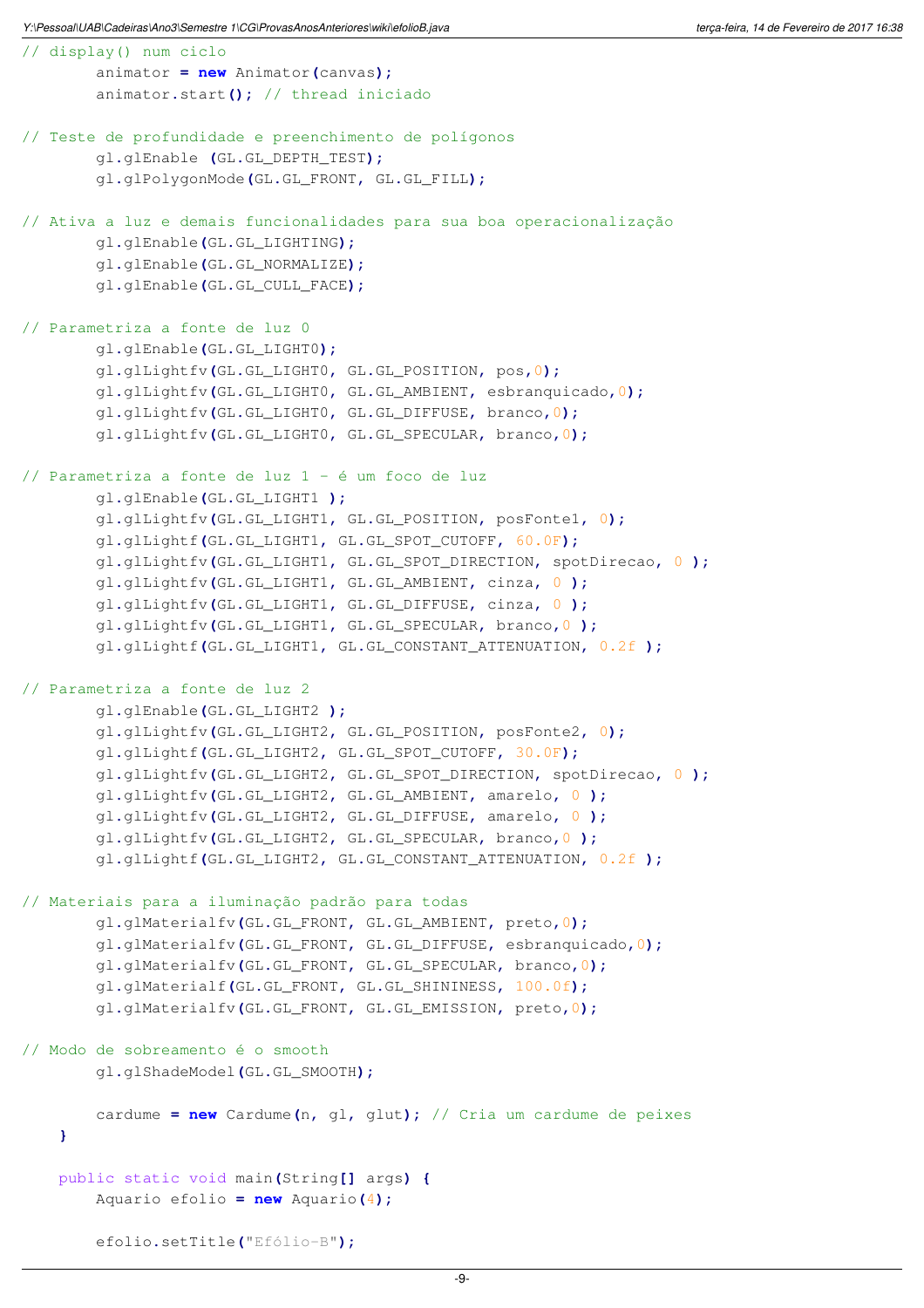```
efolio.setVisible(true);
    }
}
package uab;
import java.util.Random;
import javax.media.opengl.GL;
import com.sun.opengl.util.GLUT;
public class Peixe {
// Atributos de cada peixe
      float [] corCorpo = new float[4]; //colorido
      float [] corOlhos = {0.0f,0.0f,0.0f,1.0f};
      float [] corRabo = {192.0f/255.0f, 192.0f/255.0f, 192.0f/255.0f, 1.0f};
      float [ ] normal = new float [3];
      float escala; // tamanho
      Random gerador; // geração de valores aleatórios
      int contador;
      GL gl; // interface to OpenGL
      GLUT glut; // interface para a biblioteca GLUT
      float posX, posY, posZ;
      public Peixe (float[] corC, float s, GL gl, GLUT glut, float [] pos) {
        corCorpo = corC;
        escala = s;
        gerador = new Random(); // inicializa gerador aleatório
        this.gl = gl;
        this.glut = glut;
// executa o desenho passando parâmetros aleatórios para a posição 
        posX = pos[0];
        posY = pos[1];
        posZ = pos[2];
// Calcula a normal para o rabo do peixe
        float [] v1 = {-50, 0, 0};
        float [] v2 = {-100, 50, 0};
        float [] v3 = {-100, -50, 0};
        normal = calculaNormal(v1, v2, v3);
      }
// Método que desenha o corpo do peixe 
      void desenha(float x, float y) {
        gl.glPushMatrix(); // push e pop para isolar efeitos de transformação
            gl.glTranslatef(x + posX, y + posY, posZ); // a posição y oscila ente +1 e -1
            gl.glPushMatrix(); // desenha o corpo do peixe
            // gl.glScalef(escala + 0.5f, escala, escala);
                gl.glMaterialfv(GL.GL_FRONT, GL.GL_EMISSION, corCorpo, 0);
                glut.glutSolidSphere((double)100, 50, 50);
            gl.glPopMatrix();
            gl.glPushMatrix(); // desenha os 2 olhos
```